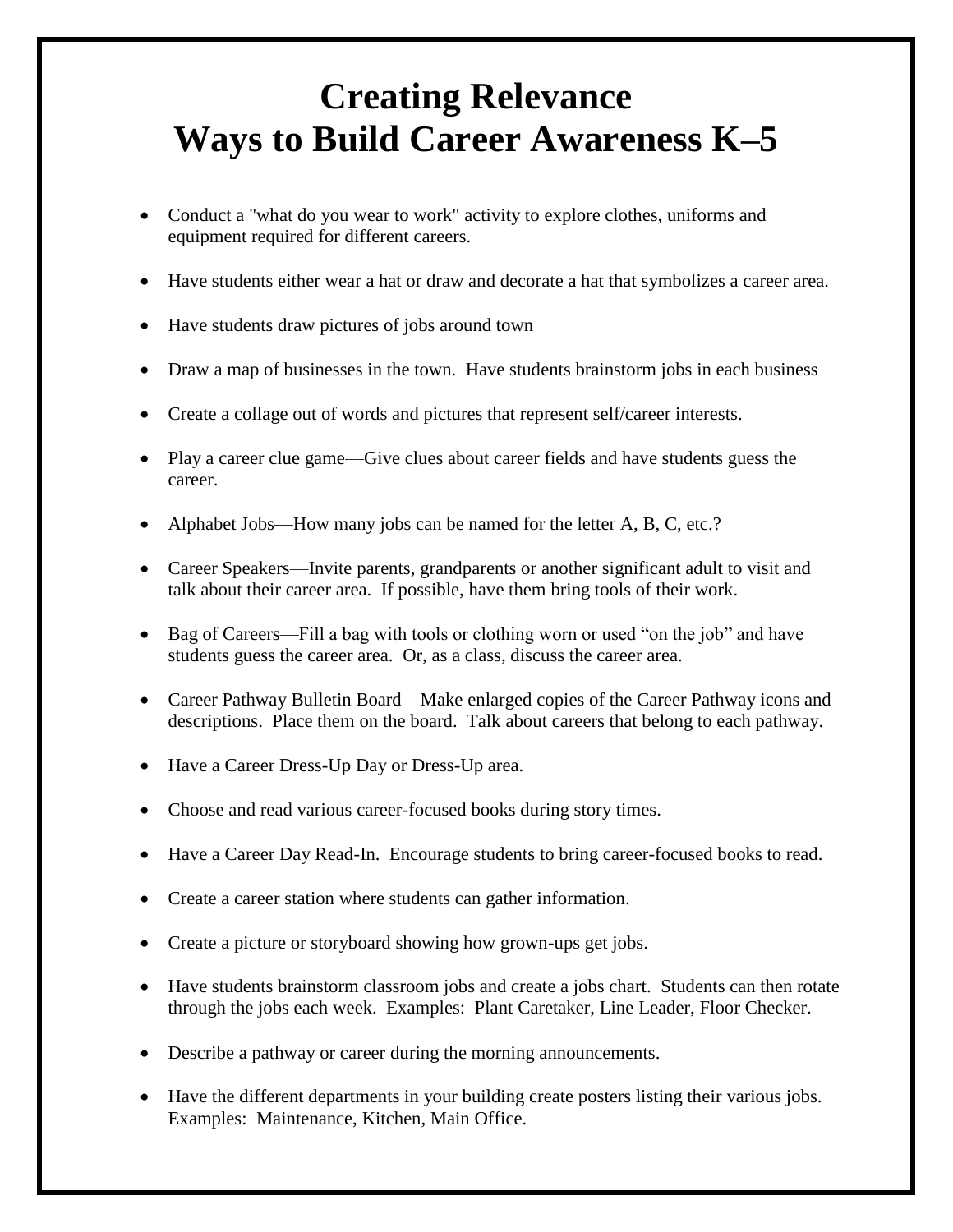- Add a "jobs people were doing" component to class field trips. Make a list with students when you get back to the classroom.
- Ask students what "good work habits" means. Work on a definition (or examples) and post it in the room.
- When two or more students work on or complete a task together praise their teamwork.
- Help students create a school day time line (what activities happen when). Then have them compare it to a work day time line.
- Complete activities designed to teach conflict management.
- Praise punctuality.
- Enlarge and copy the pathway icons and have students color their favorite one.
- Copy pages from clip art that highlight career areas for students to color.
- Have students create career posters or poems and enter the NCDA Poster and Poem Contest. Information is available at [www.ncda.org.](http://www.ncda.org/)



Communication Management, Manufacturing Resources

& Technology Technology

Marketing & Industrial  $\&$  Agriscience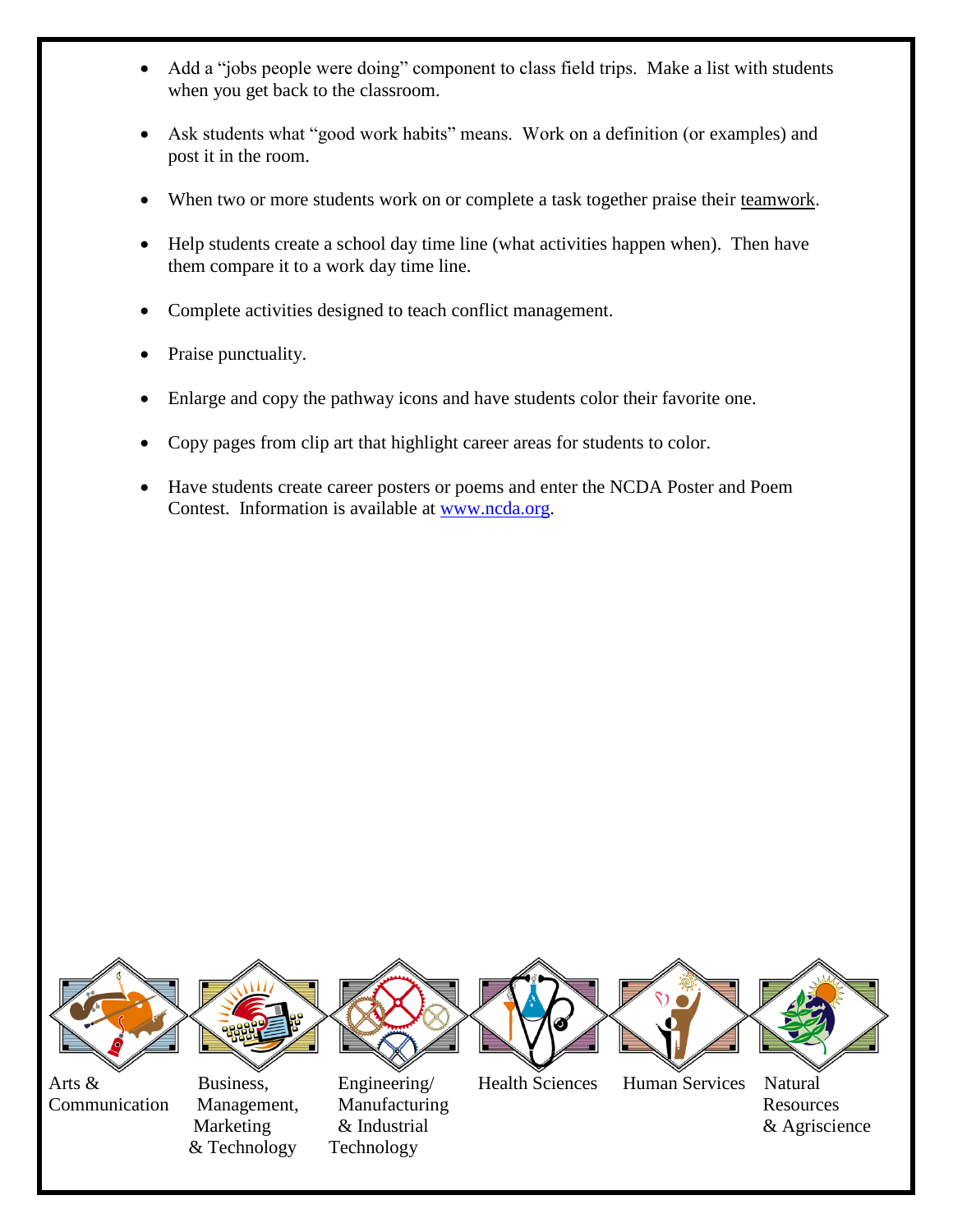## **Creating Relevance Ways to Build Awareness & Explore Careers 6 th – 8th**

- Create a career Scavenger Hunt.
- Ask students to draw a family career tree.
- Review a newspaper and identify 10 careers without using the classified job ads.
- Have students write a description of their ideal job.
- Have students think of all the jobs available in the school system.
- Make or purchase career posters to hang in the classrooms or hallways.
- Have a career hat day. Students wear the hat of a specific career field and are ready to describe that career if asked.
- Have available various career magazines, books and articles for students to look at, read, and report on.
- Incorporate a "career sharing moment" during the day. Encourage students to share information.
- Cut out career-related words from newspapers or magazines and discuss them.
- Conduct a "what do you wear to work" activity to explore clothes, uniforms and equipment required for different careers.
- Use the comics to identify 10 different career areas.
- Identify the tools related to a variety of careers and create a display.
- Have students decorate a brown paper bag (large or small) with pictures, drawings, or statements, etc., of careers that interest them.
- Highlight a different pathway and career each week.
- Schedule Lunch and Learn sessions. Invite speakers in during lunch time to talk with students about their career field.
- Career Pathway Bulletin Board—Make enlarged copies of the Career Pathway icons and place them on the board. Talk about a career each day and have students guess what pathway it belongs to.
- Give career highlights or quotes during the morning announcements.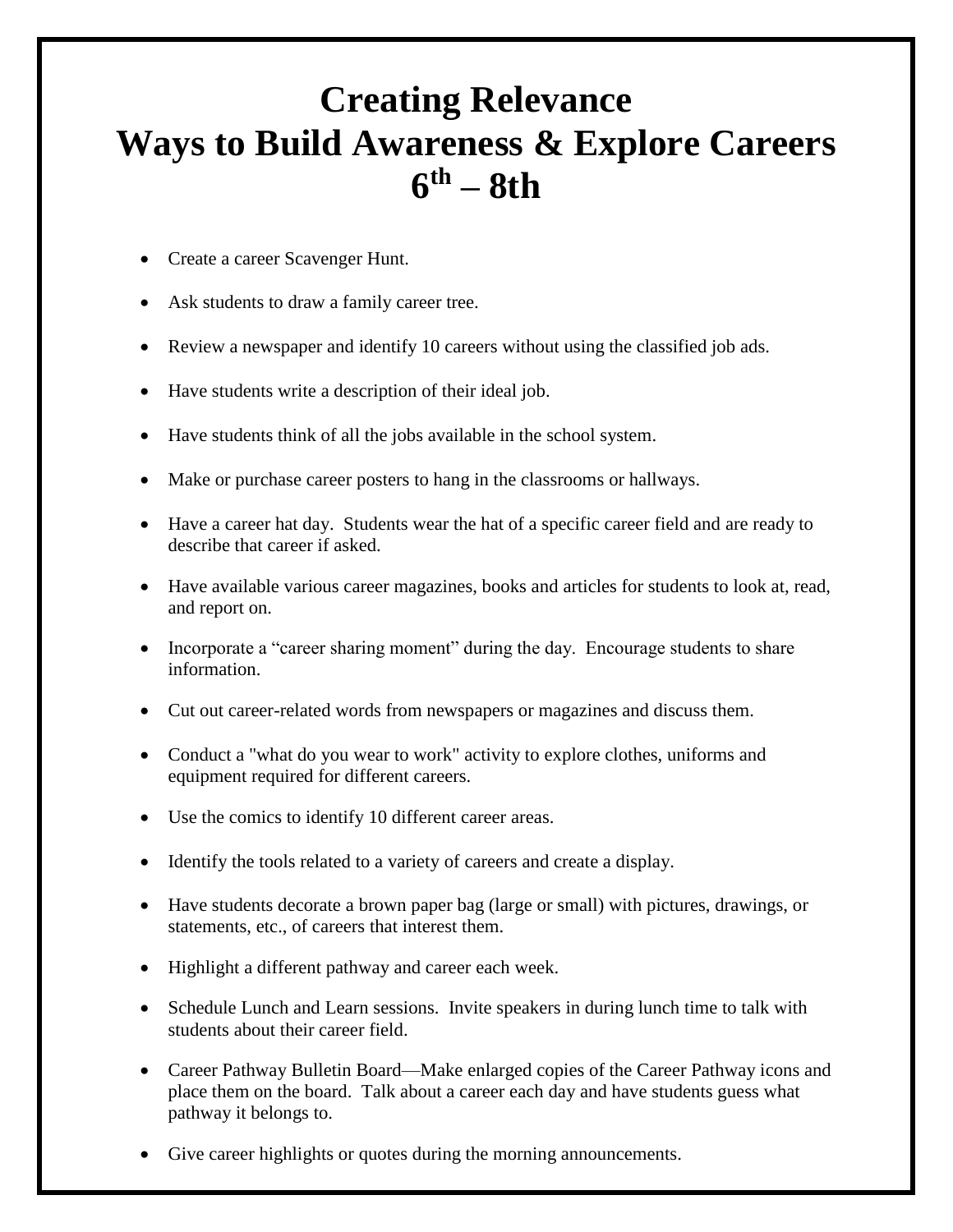- Have students' interview parents, teachers, businesspersons and other adults about their careers.
- Introduce students to Career Cruising or other web-based career planning sites.
- Have a "Careers and You" booth in the cafeteria. Be available to answer questions students have during lunch.
- Have students do a Labor Market Scavenger Hunt, looking for anything that might indicate a change in employment. Examples: Help Wanted Sign, Store Closing, Store Opening, etc.
- Have students watch Career Pathways Advertisements created by  $9 12$  students.
- Create a career corner in your classroom or school media center.
- Talk to students about your career path.
- During class field trips have students keep a list of jobs they noticed people doing.
- Have students choose one career area they are interested in and then research at least three other related career areas.
- Have students watch various career focused videos or CD's.
- When students talk about the latest blockbuster movie, ask them to watch the credits at the end. What jobs are listed? Which ones sound interesting?
- Have students create career posters or poems and enter the NCDA Poster and Poem Contest. Information is available at [www.ncda.org](http://www.ncda.org/) .



& Technology Technology

Communication Management, Manufacturing Resources Marketing & Industrial  $\&$  Agriscience

Arts & Business, Engineering/ Health Sciences Human Services Natural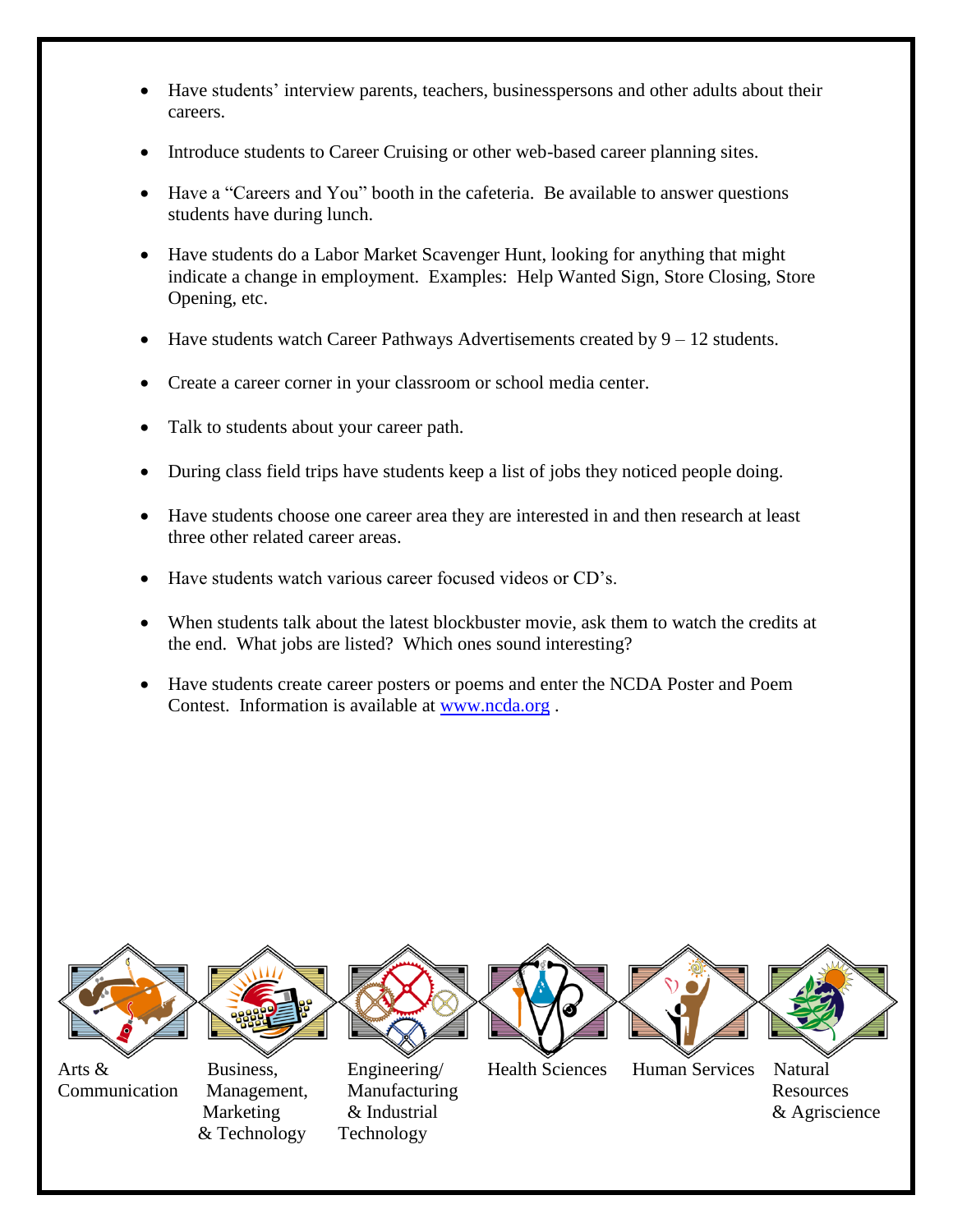## **Creating Relevance Ways to Enhance Career Decisions 9–12**

- Pick a Theme of the Month or use the NCDA theme for this year. Identify the tools related to a variety of careers and create a display.
- Have students compare today's careers with those they think may occur by 2100 or those from the past (1900's).
- Use the comics to identify 10 different career areas.
- Have students' interview parents, teachers, business persons and other adults to learn more about how they found their careers.
- Ask students to write a paper about the education and skills needed to achieve different career goals.
- Conduct a "what do you wear to work" activity to explore clothes, uniforms and equipment required for different careers.
- Conduct Lunch and Learn Sessions. Invite speakers in during lunch time to talk with students about their career field.
- Pick a broad topic area such as "water" and identify careers related to this topic (Plumber, Ship Captain, Water Treatment Plant Worker, Designer of Jet Skis, Swimming Teacher, etc.).
- Select a product such as "milk" and identify careers related to the product (Farming, Packaging, Trucking, Marketing, etc.).
- Categorize the classified ads into the six Career Pathways.
- Prepare a cost analysis of the training required to enter different careers.
- Ask students to research a favorite subject area that relates to their career aspirations.
- Have students write a paper describing what they don't want to do and why.
- Use Career Cruising or other career planning websites to research a particular career area.
- Review the newspaper classified job ads and discuss the technology required for each job.
- Have students write a description of their ideal job and share with the class.
- Have students make a list of the top 10 job skills needed if students were participating in "Survivor."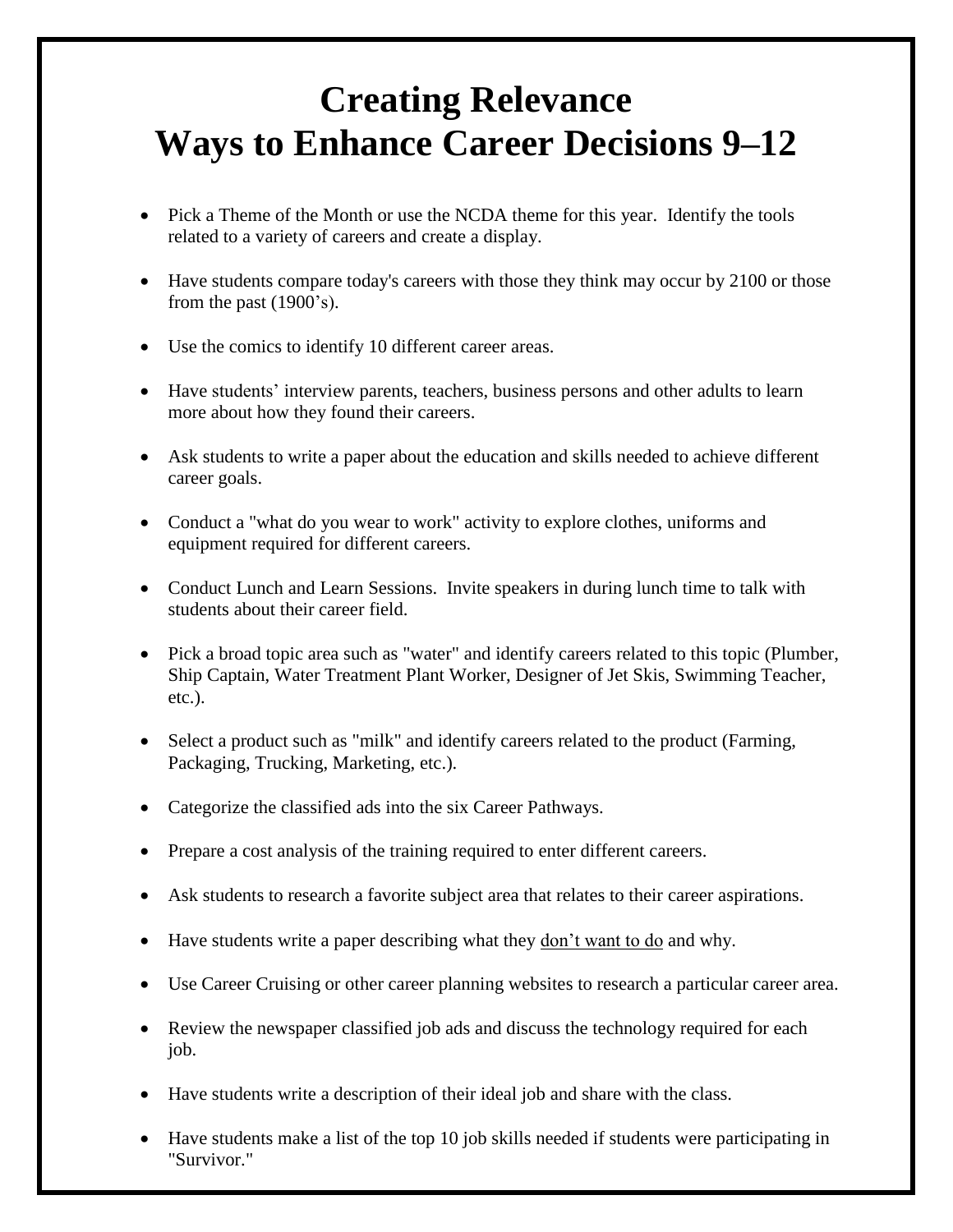- Have students identify 10 unusual or unique careers.
- Have students identify 10 new careers created since their parents or grandparents started working.
- Ask students to draw their Career Pathways logo.
- Have students create and video tape a Career Pathway Advertisement
- Create a mock company or organization and have students assume the career roles needed in the company or organization.
- Post previous student career success stories around the room or building.
- Give "career highlights" during the morning announcements.
- List "Hot Jobs" and "Jobs on the Decline." Ask students why this might be so.
- Bring in a college catalog and have students review the course selections, titles and career fields.
- Ask students to discuss various quotes from a career focus. Example: "Go confidently in the directions of your dreams. Live the life you have imagined."--Henry David Thoreau
- When students talk about the latest blockbuster movie, ask them to watch the credits at the end. What jobs are listed? Which ones sound interesting?
- Have students create career posters or poems and enter the NCDA Poster and Poem Contest. Information is available at www.ncda.org.



Communication Management, Manufacturing Resources

& Technology Technology

Marketing & Industrial  $\&$  Agriscience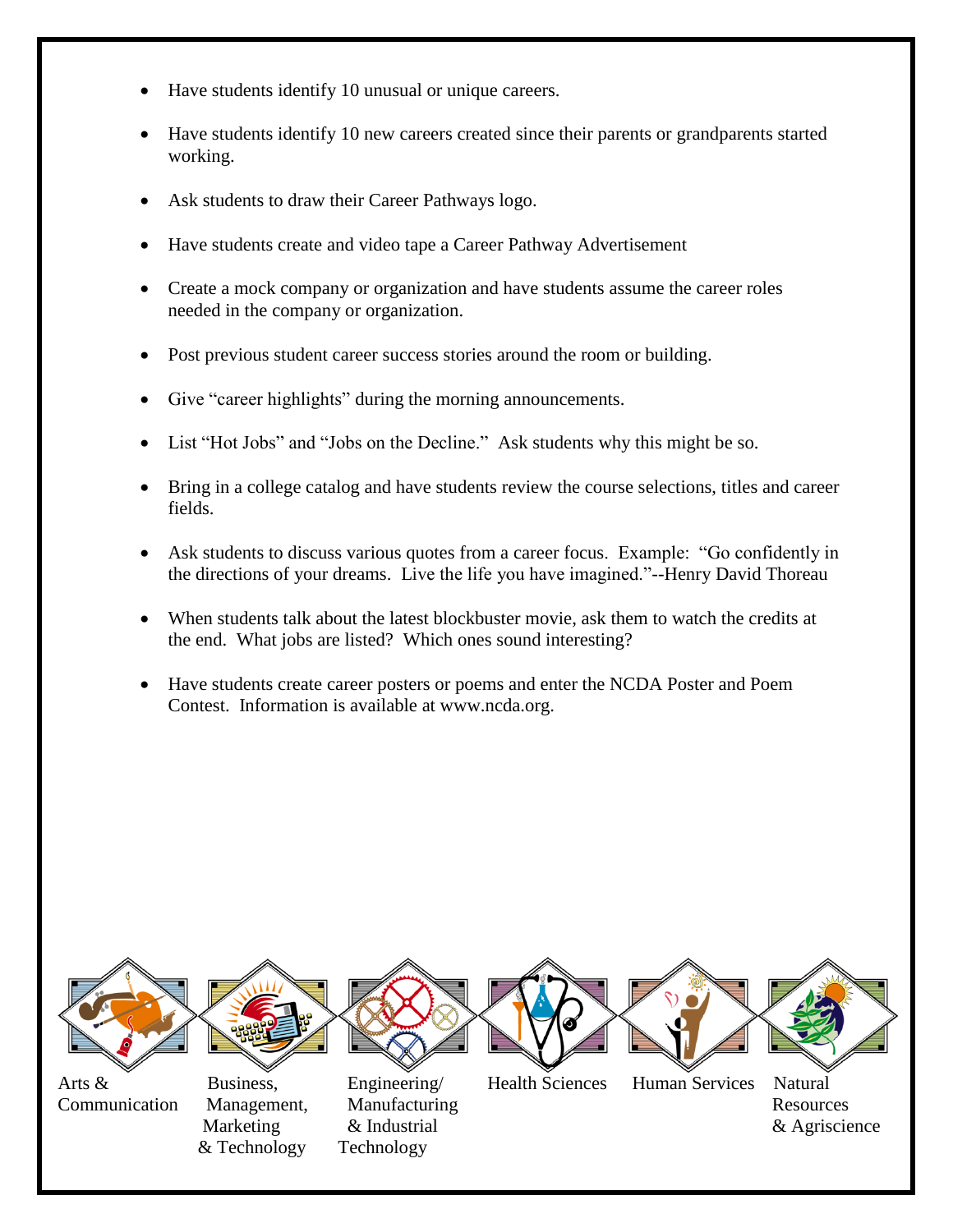## **Creating Relevance Career Exploration at Home**

- Pay attention to the activities your child likes, books read, shows watched, or how s/he spends free time. Talk about careers related to these.
- When your child says, "I want to be a when I grow up," ask them to describe that career. Help them think of related careers. Example: Football Player. Related careers: Sports Writer, Commentator, Trainer, Coach.
- Use clip art to create career coloring pages for your child
- Purchase coloring books that highlight career areas.
- Read children's books to your child that highlight career areas. Examples: "Jobs People" Do" ; "The Places You Will Go" ; "The Jolly Postman"; "What Will I Be?" etc.
- Ask your child to define success. Ask what are ways to be successful.
- Start a discussion with the statement, "What's more valuable time or money?"
- Work Happens—Keep comments positive around children.
- Discuss what activities your child likes or dislikes and why.
- Provide magazines, books and other materials that can help your child learn more about his or her interests.
- Talk about your job(s).
- Talk about the jobs of relatives.
- Create a family career tree together.
- View "Your Child's Career, A Website for Parents" at: http://www.yourchildscareer.org.
- Have your child compare skills learned at school to chores done at home. How do they relate? How are they different?
- While paying bills, explain the jobs/services associated with the various companies.
- While paying bills, explain budgeting.
- Help your child create a budget.
- Have your child create a daily activities time chart. How does that compare to a work day?
- Help your child choose a career area at the beginning of the week and discuss/explore it during the week.